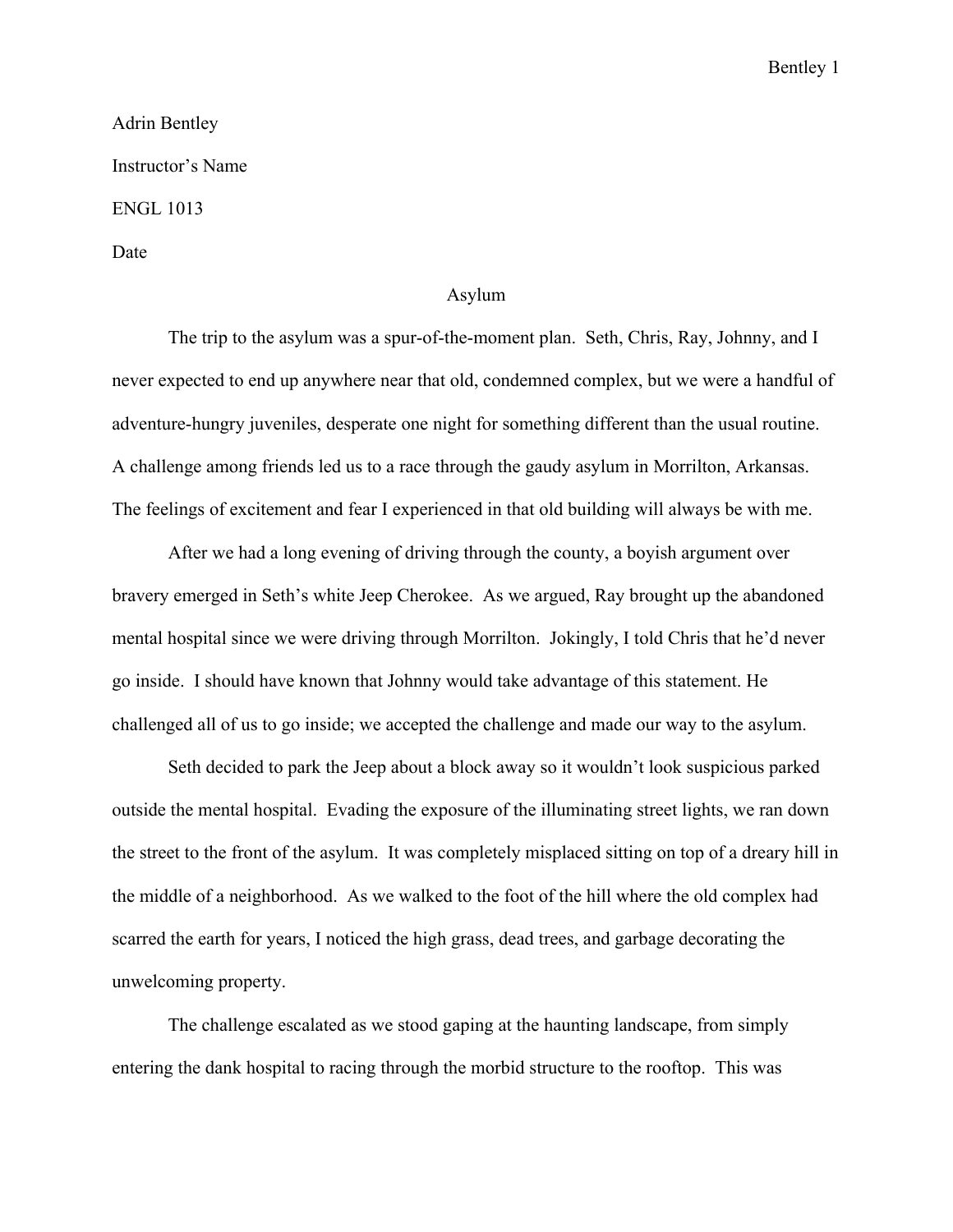Johnny's idea because he saw two balconies, one on the second floor and another on the third, near the top of the asylum. I'm sure he thought he could still prove himself to be better than all of us by climbing to the roof from one of the concrete protrusions. We agreed to the new additions to our challenge and began the game.

The five of us ran around to the back of the building, trying to find a means of entrance. I saw a broken window on the second floor and decided I'd take advantage of my small, yet athletic, body. I ran at the brick wall and jumped; continuing the movement of my legs, I managed to push myself about four steps up the wall before I had to slam my fingers between the bricks to retain my height. I pulled myself up to the window after a few minutes of struggling with gravity and a severe lack of grip. I was now in and on the second floor.

Johnny also took advantage of his build; after all, he was terribly strong and bulky. In a few moments of silence and searching, he found a boarded-up window on the first floor. Confident in his strength and aiming to impress the other guys, Johnny pulled back his burly fist and hammered the wooden planks with a firm blow. Breaking the boards with only a few splinters as the price, he moved the sharp remains out of the panel and climbed through the window. Seth, Chris, and Ray followed right after him through the now-inviting entrance. Meanwhile, I was already racing through the second floor.

I raced through the dark halls covered in graffiti, dodging in and out of chambers and rooms filled with a variety of clutter and debris from over the years. I could barely see what was in front of me due to the dramatic lack of light, so I had to constantly push my hand against the walls to keep myself standing as I ran, tripping over broken doors, toilets, and chairs. Occasionally, the cold concrete walls would escape my hands as I passed by the doorways, and I would find myself falling sideways to the filthy floors covered with dirt and other substances I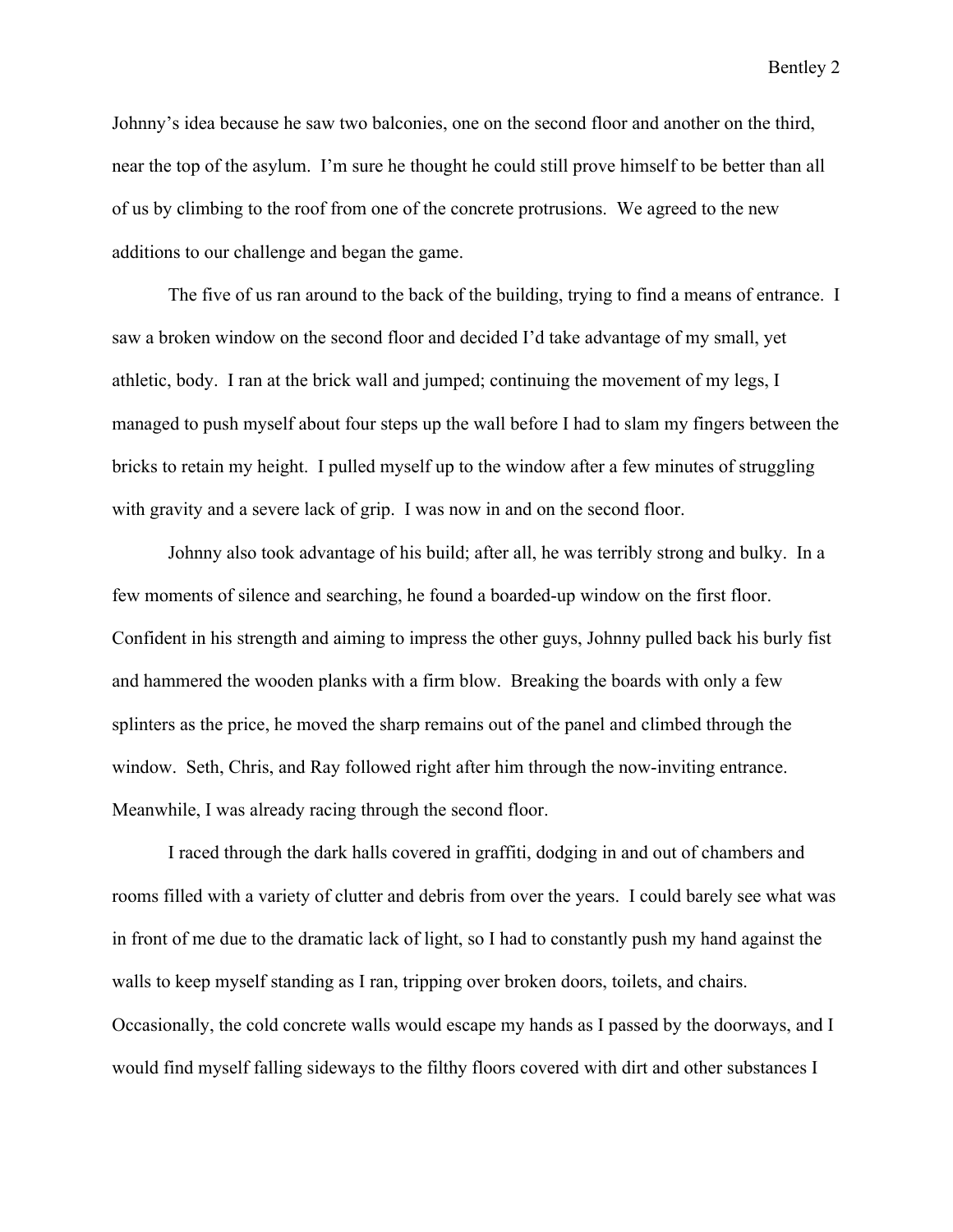could have gone without identifying.

Minutes turned into what seemed like hours in those dark halls. I found myself lost in this maze of darkness and stale air. All I could hear were the sounds of the bats chattering and flying overhead and the echoes of footsteps bouncing off the walls surrounding me. It seemed as though I wouldn't be able to find my way through the asylum; my adrenaline began to rush as I came to this realization. I felt an essence of fear come upon me, an excited state making me almost frantic, but I enjoyed every bit of it. The thought of finding a way to the roof first singled itself out from all the other things filling my head. I had to top at least Johnny for leading me into this dark, cold labyrinth.

Finally I found the stairs resting in the center of the mess of hallways. I stumbled up the stone spiral steps. Suddenly my progression ceased and was reversed. I fell back and down a few steps because I had run into something in my uncontrollable rush. I gathered myself and moved back up the steps to find what had blocked my path. I groped the air until I found the coarse blockage in front of me; I had run into a giant thick wooden door. I threw my panicking hands all around it, looking for a way to open it, but all I discovered was a latch and bolt. In my frustration, I kicked the door several times before running back down the staircase to the second floor.

At this point, I had forgotten that anyone else was in the building, and in my hectic state I hoped that there wasn't anyone present. Fear began to find me as I again ran up and down the wretched halls of the second floor. I stopped to catch my breath; my lungs screamed for fresh air as the dust choked me and blinded my already-inhibited eyesight. As I leaned against a wall, I heard noises coming from around the corner. I quickly backed away, unsure of the source. My imagination conjured many different eerie subjects to explain the lumbering noises, but it took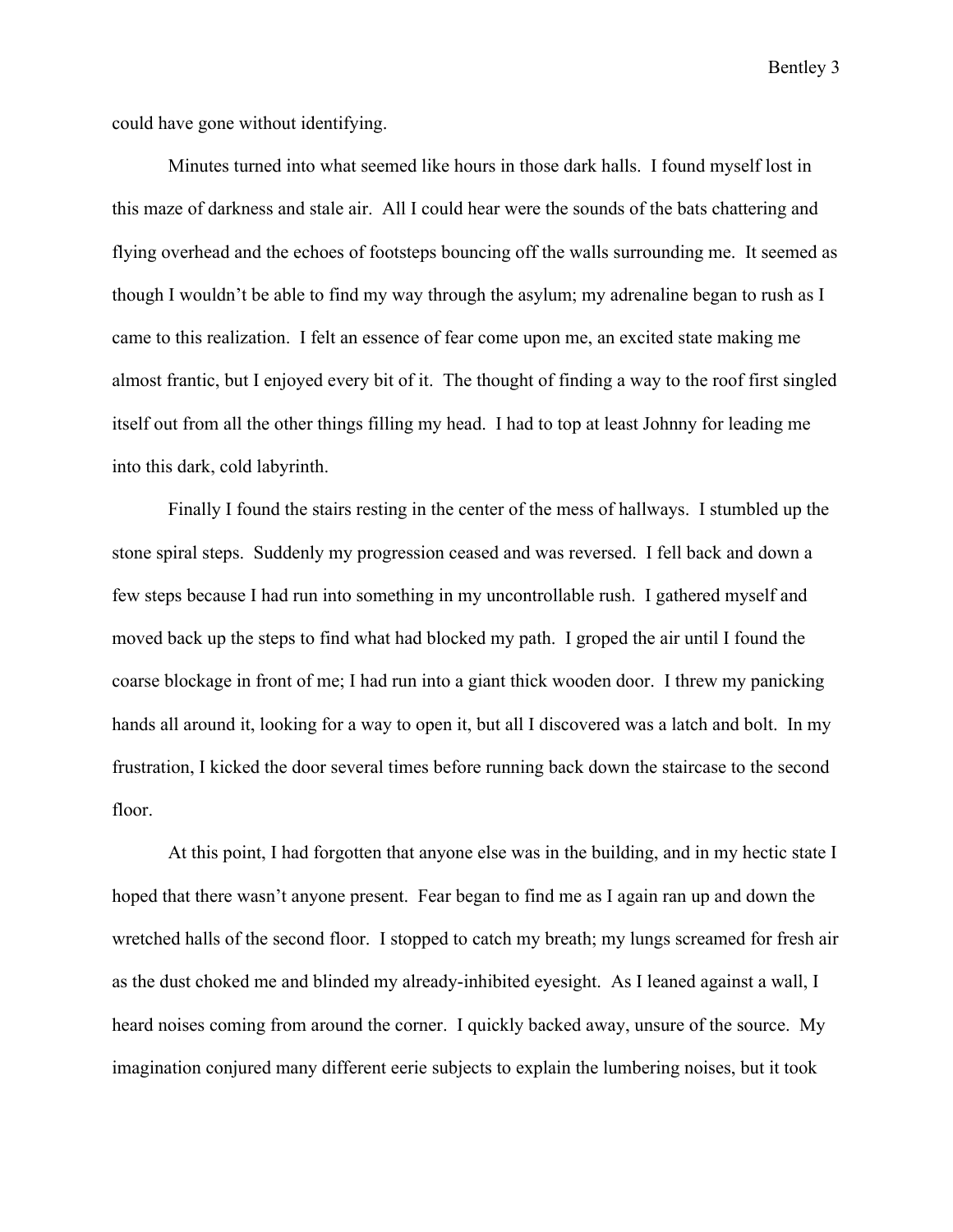only a moment for me to realize that it was Johnny climbing from the second-story balcony to the balcony above.

Coming back to reality, I realized that once Johnny was on the third floor, he only needed to climb from there to the roof to win our little game. I went back to the stairs and looked around for another way up. I felt the wall beside the stairs and found a cold metal door; it was an old broken elevator door. I looked inside the empty shaft and saw that the door on the third floor was open. Deciding to take a risk for the sake of this childish ordeal, I climbed into the elevator's hollowed vertical chamber. The pungent smell within made me wary as I scaled the pipes running up the walls of the elevator shaft. I cautiously clung to each of the hollow iron rods as the flakes of rust crumbled at the touch of my fingers.

After clumsily making my way to the top of the elevator shaft, I managed to pull myself through the half-opened metal doors; I was finally on the third floor. I looked to the open doorway of the balcony. I could see Johnny's arms pulling his burly figure up to the surface of the rugged balcony. I was ahead, but not by much.

Suddenly, the wooden door that had blocked my way up the stairs shook violently. I was startled at first by the screams from behind the door, but I shortly recognized the screams as the frantic voices of Chris and Ray. Turning back to the elevator, I noticed the figure of Seth climbing up with much more difficulty than I.

The race was coming to an end. I needed to find a fast way to get to the roof. Johnny was already standing on the railing of the balcony to my right, preparing to ascend to the top, and Seth was almost halfway through the elevator door. In that instant, as my heart raced and adrenaline intoxicated my body, I noticed a huge hole between the concrete wall and the elevator's steel doorway. It was some sort of access to the elevator's pulleys and machinery. I